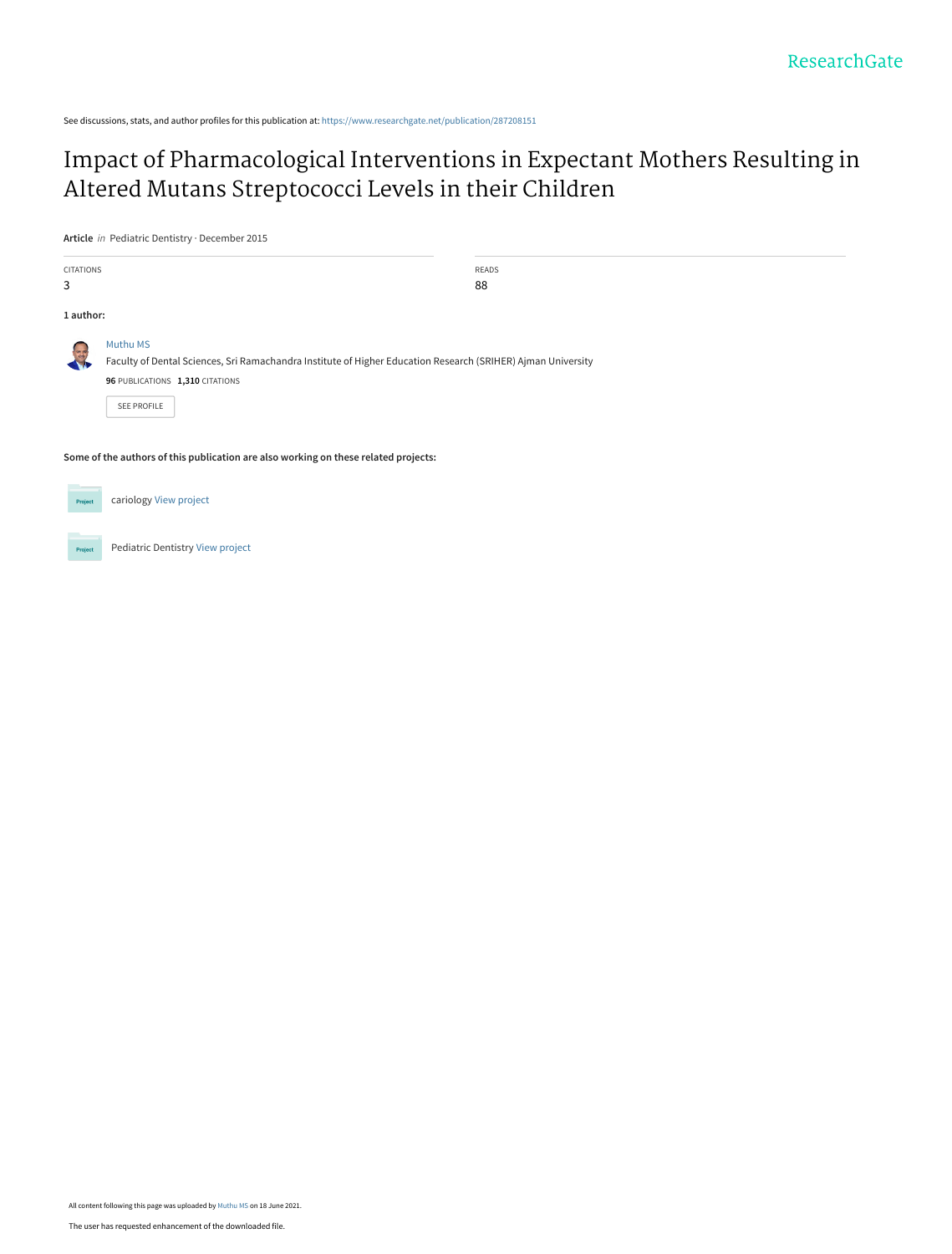# Systematic Review

## Impact of Pharmacological Interventions in Expectant Mothers Resulting in Altered Mutans Streptococci Levels in Their Children

Murugan Satta Muthu, MDS, PhD<sup>1</sup> • Saikia Ankita, MDS<sup>2</sup> • Apathsakayan Renugalakshmi, MDS<sup>3</sup> • Kirubakaran Richard<sup>4</sup>

Abstract: *Purpose: The purpose of this systematic review was to assess whether prenatal use of fluoride, chlorhexidine mouthrinses, and xylitol could alter the mutans streptococci levels in children. Methods: A systematic search of clinical trials was implemented for the Cochrane Oral Health Group's Trials Register, PubMed, PMC, NCBI, ClinicalKey, Google Scholar, LILACS, and Science Direct. A search for ongoing trials was also under*taken in the clinicaltrial.gov database to identify eligible studies. Data regarding methodology, participants, types of interventions, and outcomes were extracted, and the risk of bias was also assessed independently by two review authors. **Results:** Only two clinical trials fulfilled the inclusion *criteria. Although one study showed significant results, the overall result of this systematic review showed no statistical significance. A risk ratio and 95 percent confidence interval of 0.1 (0.01 to 1.89) were obtained. Conclusions: Statistically significant results were reported in both the included studies; however, systematic analysis revealed a dearth of current evidence to support the general recommendation of pharmaco*logical interventions for expectant mothers resulting in altered mutans streptococci levels in their children. (Pediatr Dent 2015;37(5):) Received *August 7, 2014 | Last Revision March 26, 2015 | Accepted March 27, 2015*

KEYWORDS: EARLY CHILDHOOD CARIES, PRENATAL, XYLITOL, FLUORIDE, SYSTEMATIC REVIEW

The term early childhood caries (**ECC**) was first suggested at a 1994 workshop, where an attempt was made to focus on multiple factors (i.e., behavioral, socioeconomic, and psychosocial) that contributed to dental caries at such early ages.1,2 ECC is defined as "the presence of one or more decayed (noncavitated or cavitated lesions), missing (due to caries), or filled tooth surfaces" in any primary tooth in a child 71 months old or younger.3 The two principal microorganisms responsible for the causation of ECC are *Streptococcus mutans* (**SM**) and *Streptococcus sobrinus*. 4 It has been well documented that the mutans streptococci (**MS**) colonization of an infant may occur as early as the time of birth<sup>4.</sup> Maternal transmission of MS to their children is also well established.5

Phenotypically and genotypically, SM levels in mothers and children have been shown to be similar.<sup>6-9</sup> MS found in ECC is predominantly acquired from the mother's saliva; thus, the caries risk of the infant is directly proportional to the bacterial load of the mother.<sup>10</sup> The maternal salivary bacterial load not only is associated with oral infection among children but also predicts a high risk of ECC occurrence.11 A study by Li et al. reported that neonatal factors, such as mode of delivery, may also be potential risk factors for the early acquisition of MS via vertical transmission.<sup>12</sup> Therefore, a knowledge of various methods for the prenatal prevention of MS colonization is mandatory to suppress the maternal MS reservoirs, thus preventing or delaying the infant acquisition of MS.10,12-14

Pharmacological interventions, such as xylitol gums,<sup>15,16</sup> fluoride tablets, varnish, rinses,<sup>16,17</sup> and chlorhexidine mouth $r$ inses/varnish $13,16,19$  have been used during pregnancy to assess the possible reduction of caries incidence. Few studies<sup>16</sup> also

*Correspond with Dr. Muthu at muthumurugan@gmail.com*

compared the effects of three strategies: (1) biannual chlorhexidine treatments for mothers; (2) fluoride varnish treatments for mothers; or (3) maternal xylitol gum-chewing for children from three to 24 months old. In two-year-olds, the MS prevalences were 9.7 percent (xylitol), 28.6 percent (chlorhexidine), and 48.5 percent (fluoride).<sup>16</sup> Thorild et al. reported that maternal xylitol gum-chewing in six- to eight-month-olds significantly reduced MS transmission compared with the chewing of two control gums by the two control groups containing chlorhexidine/xylitol and sodium fluoride, with respective MS prevalences of 10 percent, 16 percent, and 28 percent. Leverett et al.<sup>18</sup> conducted a trial to test the cariespreventive efficacy of prenatal fluoride supplementation in 798 children followed until five years old but found no statistically significant difference in the study group with respect to caries in the primary dentition. Maturo et al. concluded that fluoride administration during pregnancy and postpartum had no significant impact on caries incidence. Prenatal administration of xylitol gums, fluoride (in tablet or rinse form), and chlorhexidine rinses have shown to reduce the transmission of MS in mothers to their offspring.<sup>13,15,16,18-20</sup>

Xylitol reduces MS levels in plaque and saliva. It acts by decreasing the synthesis of insoluble extracellular polysaccharides, thus reducing the risk of adhesion of MS to the enamel and, consequently, inhibiting MS transmission. It acts by disrupting the energy production processes of MS that lead to a futile energy consumption cycle and cell death.<sup>20</sup> Maternal MS reservoirs can also be suppressed by the use of chlorhexidine and/or fluoride.<sup>21</sup> The caries-preventive effect of topical fluoride is based on three main mechanisms: (1) promotion of remineralization; (2) inhibition of demineralization; and (3) interference with bacterial growth and metabolism.<sup>22</sup> Many authors have reported that the administration of fluoride during pregnancy is the first step toward caries prevention.<sup>17,23</sup>

For over 30 years, chlorhexidine has been studied as an antimicrobial agent for the chemical control of plaque and prevention of caries. It is a strong base and has a bacteriostatic

*<sup>1</sup> Dr. Muthu is a professor and head, 2Dr. Ankita is a postgraduate student, both in the Department of Pedodontics and Preventive Dentistry, Faculty of Dental Sciences, Sri Ramachandra University, Chennai; and 4 Mr. Richard is a biostatistician, South Asian Cochrane Network and Centre, Christian Medical College, Vellore, all in Tamil Nadu, India. 3 Dr. Renugalakshmi is an assistant professor, Department of Pedodontics, College of Dental Sciences, Jazan University, Jazan, Saudi Arabia.*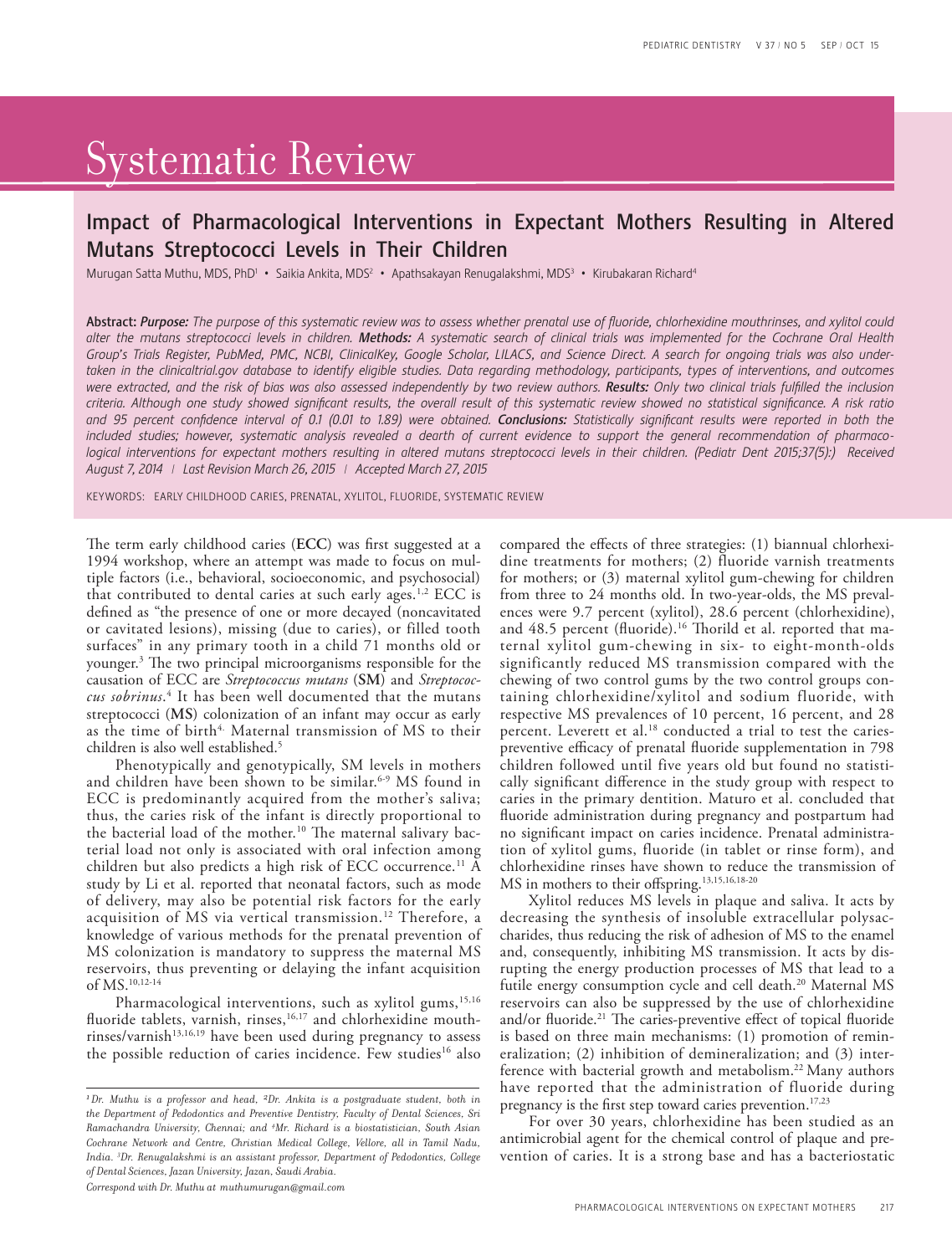effect at low concentrations. At higher concentrations, chlorhexidine acts as a bactericidal agent.<sup>24-26</sup> The use of maternal postpartum chlorhexidine regimen, combined with oral health counseling and preventive child fluoride varnish applications, did not, however, show a significant reduction in ECC.<sup>27</sup>

The prevalence of ECC among children from different regions and ethnic backgrounds has been documented. The etiology of ECC mainly involves bacterial, dietary, and host determinants that are influenced by the interplay of multiple sociological and environmental factors. Studies on the risk of ECC in different populations have reported various results, including an association between ECC and inappropriate feeding practices in very young children.28-32 Even in developed countries like the United States, ECC is highly prevalent and increasing in poor and near-poor U.S. preschool children. This disease still remains largely untreated in children younger than three years old.<sup>33,34</sup>

The efficacy of postnatal interventions in expectant mothers for preventing dental caries and MS transmission in their children has been thoroughly studied<sup>18</sup>; however, data regarding the efficacy of prenatal interventions remain unclear. Therefore, the purpose of this paper was to provide a systematic review of the current literature assessing the efficacy of maternal administration of fluoride, chlorhexidine mouthrinses, and xylitol in altering the mutans streptococci levels in children.

### Methods

**Search strategy.** For the identification of studies included or considered in this systematic review, detailed search strategies were developed for each database searched. The Cochrane Oral Health Group's Trials Register, PubMed, PMC, NCBI, ClinicalKey, Google Scholar, LILACS, and Science Direct were searched using MeSH terms and free-text words (Figure 1).

search for ongoing trials was undertaken on the *clinicaltrial.gov* A database on November 25, 2013. Only trials published in the English language were included. There was no restriction regarding date of publication. All pediatric dentistry journals, including *International Journal of Pediatric Dentistry*, *Pediatric Dentistry*, *Journal of Clinical Pediatric Dentistry*, *Journal of Indian Society of Pedodontics and Preventive Dentistry*, *Journal of Dentistry for Children*, *European Archives of Pediatric Dentistry*, *European Journal of Paediatric Dentistry*, and issues of *Caries Research* published until August 2013, were hand searched independently by both review authors. The references of all eligible trials were checked for potential studies. Reference lists of articles were further scanned if they appeared eligible to the present review. One author was contacted regarding a potential study for a full-text article that was later excluded, since it did not meet the inclusion criteria of this review.

**Inclusion criteria.** Individual or quasi-randomized clinical trials were included if they evaluated the efficacy of one or more pharmacological interventions (xylitol, fluoride, and chlorhexidine mouthrinses) for expectant mothers to reduce the occurrence of ECC and alter mutans streptococci levels. Trials were included only if the outcome was measured by recording the average decayed, missing, and filled surfaces for permanent (DMFS) and primary (dmfs) teeth, mutans streptococci levels, or any other measures in the child and mother before and after interventions.

**Exclusion criteria.** Trials were excluded if interventions were given to both mother and child. Studies were excluded if participants were given treatment such as restorations during the intervention period.

**Data collection and extraction.** The titles and abstracts (when available) of all reports identified through the search



**Search strings** 

### #1 Search

("dental caries"[MeSH Terms] OR ("dental"[All Fields] AND "caries"[All Fields]) OR "dental caries"[All Fields]) AND ("prevention and control"[Subheading] OR ("prevention"[All Fields] AND "control"[All Fields]) OR "prevention and control"[All Fields] OR "prevention"[All Fields]) AND ("child"[MeSH Terms] OR "child"[All Fields] OR "children"[All Fields]) AND ("fluorides"[MeSH Terms] OR "fluorides"[All Fields] OR "fluoride"[All Fields]) OR ("chlorhexidine"[MeSH Terms] OR "chlorhexidine"[All Fields]) OR ("xylitol"[MeSH Terms] OR "xylitol"[All Fields]) AND intervention[All Fields] AND ("adverse effects"[Subheading] OR ("adverse"[All Fields] AND "effects"[All Fields]) OR "adverse effects"[All Fields] OR ("side"[All Fields] AND "effects"[All Fields]) OR "side effects"[All Fields]) AND (("gravidity"[MeSH Terms] OR "gravidity"[All Fields] OR "pregnant"[All Fields]) AND ("mothers"[MeSH Terms] OR "mothers"[All Fields]))

### #2 Search

("child"[MeSH Terms] OR "child"[All Fields] OR "children"[All Fields]) AND ("dental caries"[MeSH Terms] OR ("dental"[All Fields] AND "caries"[All Fields]) OR "dental caries"[All Fields]) AND ("pregnancy"[MeSH Terms] OR "pregnancy"[All Fields]) AND ("Intervention (Amstelveen)"[Journal] OR "intervention"[All Fields] OR "Interv Sch Clin"[Journal] OR "intervention"[All Fields]) AND ("prevention and control"[Subheading] OR ("prevention"[All Fields] AND "control"[All Fields]) OR "prevention and control"[All Fields] OR "prevention"[All Fields]) AND ("mothers"[MeSH Terms] OR "mothers"[All Fields])

### #3 Search

children AND dental caries AND pregnancy AND intervention AND prevention

### #4 Search

expectant mothers AND xylitol AND prevention AND dental caries

expectant mothers AND xylitol OR chlorhexidine OR fluoride AND intervention AND prevention AND dental caries AND children

Figure 1. Electronic Search Strategy. Figure 2. Flow diagram showing the process of identifying, screening, assessing for eligibility, excluding, and including the studies found from the electronic search.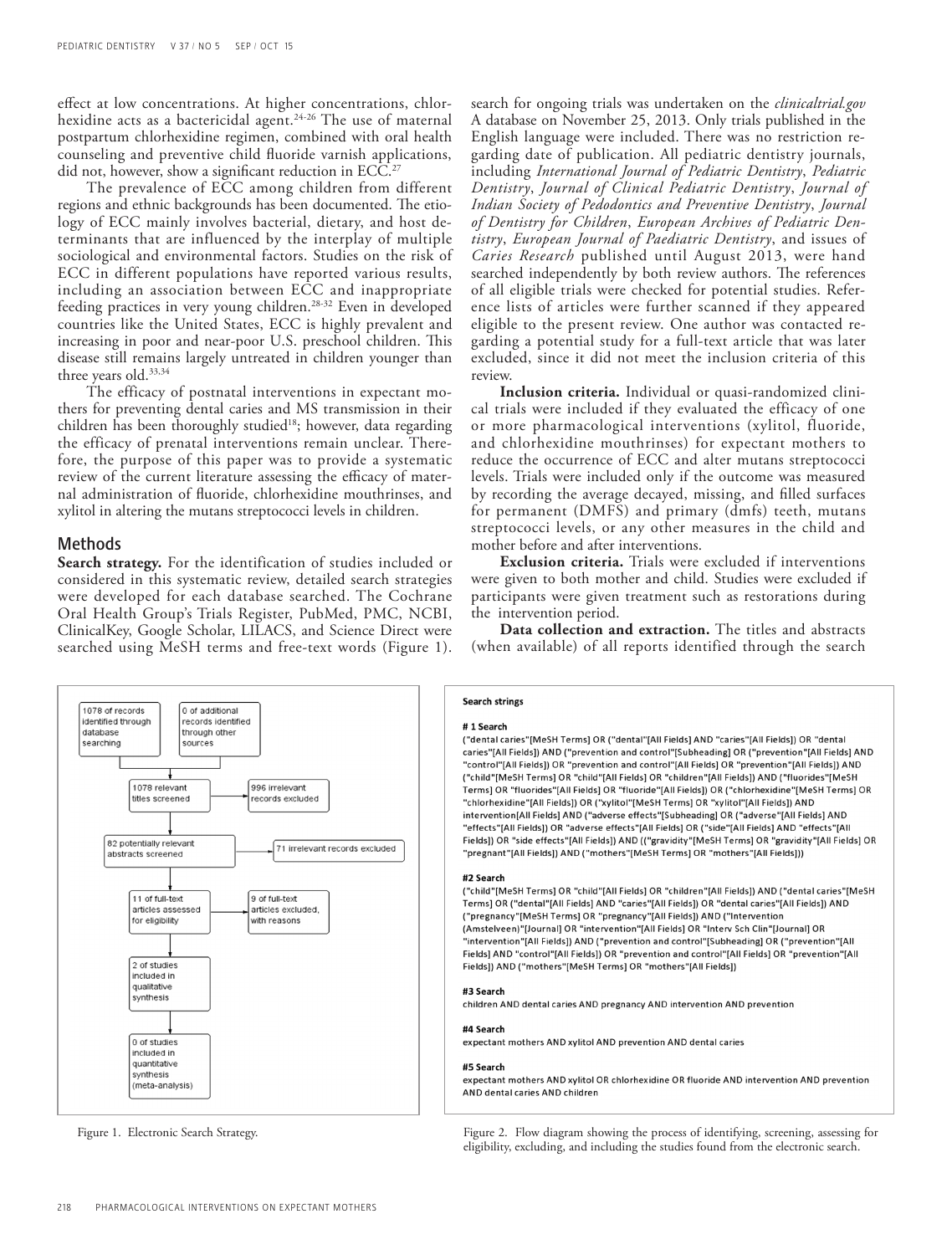were independently scanned by two review authors and classified as relevant, irrelevant, or unclear. For all relevant and unclear studies, full reports were obtained. Two authors independently assessed all full-text articles to establish whether the trials selected met all inclusion criteria. Any disagreement was resolved by consensus after an independent co-author was consulted. Data were extracted from all the included studies.

**Data analysis.** Both authors independently used the Cochrane Collaboration's tool for assessing risk of bias in included studies.35,36 The seven domains assessed were: (1) al-

location concealment; (2) blinding of participants and personnel; (3) adequate sequence generation; (4) blinding of outcome assessors; (5) incomplete outcome data addressed; (6) selective outcome reporting; and (7) any other bias that may be present. A risk-of-bias table was completed for each included study, which recorded the judgment of the risk of bias for each domain in a study. Possible judgments were low risk of bias, high risk of bias, or unclear risk of bias.<sup>35</sup> Each study was analyzed separately by two review authors using a standardized risk-of-bias form, and the overall risk of bias of each

| OVERVIEW OF INCLUDED STUDIES<br>Table 1. |                 |                                                            |                                                            |                                                                                                                                                                                                                                                                        |                                                                                                                               |                                                                                                                                      |                                                                                  |  |
|------------------------------------------|-----------------|------------------------------------------------------------|------------------------------------------------------------|------------------------------------------------------------------------------------------------------------------------------------------------------------------------------------------------------------------------------------------------------------------------|-------------------------------------------------------------------------------------------------------------------------------|--------------------------------------------------------------------------------------------------------------------------------------|----------------------------------------------------------------------------------|--|
| Author and<br>year (reference)           | Study<br>design | No. of<br>participants                                     | No.<br>analyzed                                            | Type of<br>intervention<br>and dose                                                                                                                                                                                                                                    | Time frame<br>for study                                                                                                       | Outcome<br>measures                                                                                                                  | $P$ -value                                                                       |  |
| Nakai et al. <sup>15</sup><br>(2010)     | <b>RCT</b>      | Xylitol<br>group(56)<br>and<br>control<br>group(51)        | Xylitol<br>group(46)<br>and<br>control<br>group(31)        | Xylitol gums,<br>$1.32$ g, Lotte Co.<br>Ltd. 1 gum pellet<br>for $\geq 5$ mins<br>at least 4x/day                                                                                                                                                                      | 16 months; inter-<br>vention was given at<br>the end of the sixth<br>month of pregnancy<br>and terminated<br>13 months later  | Salivary and<br>plaque samples<br>taken at 6, 9,<br>12, 18, and<br>24 mos old                                                        | $-.001$<br>$(N=82)^*$<br>(at 12 m)<br>.035<br>$(N=77)$ <sup>*</sup><br>(at 24 m) |  |
| Brambilla et al. <sup>13</sup><br>(1998) | <b>RCT</b>      | Experimental<br>$(N=33)$ and<br>control $(N=32)$<br>groups | Experimental<br>$(N=31)$ and<br>control $(N=29)$<br>groups | Fluoride (0.05 percent)<br>and chlorhexidine<br>$(0.12$ percent) mouth-<br>rinse daily use<br>in 3 cycles of 20 days<br>with two 10-day<br>rinse free intervals;<br>control group=1 mg<br>systemic fluoride<br>starting at last week<br>of sixth month of<br>pregnancy | 30 months;<br>interventions were<br>given at the end of<br>the sixth month of<br>pregnancy and<br>continued until<br>delivery | Salivary strepto-<br>cocci levels at 3<br>(baseline), 6, and<br>9 mos of pregnancy<br>and 6, 12, 18, and<br>24 mos after<br>delivery | $-.001\dagger$<br>(at 30)<br>months)                                             |  |

\* *P*-value calculated by Fisher's exact test. † *P*-value calculated by the Peto test and Peto's generalized Wilcoxon test.

### CHARACTERISTICS OF EXCLUDED STUDIES

| <b>Studies</b>                       | Study design                  | Interventions                                                                                                                                                                                      | Time of intervention                                | Reason for exclusion                                            |
|--------------------------------------|-------------------------------|----------------------------------------------------------------------------------------------------------------------------------------------------------------------------------------------------|-----------------------------------------------------|-----------------------------------------------------------------|
| Alamoudi et al., 2012 <sup>30</sup>  | <b>RCT</b>                    | Xylitol gums +<br>restorative treatment                                                                                                                                                            | After pregnancy                                     | Interventions after pregnancy                                   |
| Glenn et al., 1982 <sup>16</sup>     | Case control<br>study         | Fluoridated water +<br>fluoride tablets                                                                                                                                                            | During pregnancy                                    | Not RCT                                                         |
| Goldie et al., 2003 <sup>30</sup>    | Review                        | Chlorhexidine and xylitol                                                                                                                                                                          | Pregnancy                                           | Not RCT                                                         |
| Meyer et al., $2010^{10}$            | Prospective<br>clinical trial | Education about oral health<br>care, dental treatment                                                                                                                                              | During and after pregnancy                          | Different intervention types<br>and times                       |
| Isokangas et al., 2000 <sup>31</sup> | Case control<br>study         | Xylitol, fluoride,<br>chlorhexidine                                                                                                                                                                | Pregnancy and postpartum                            | Not RCT; interventions were<br>also given 24 mos after delivery |
| Kohler and Andréen,<br>$2012^{32}$   | Retrospective<br>study        | Systemic fluoride                                                                                                                                                                                  | During pregnancy                                    | Not RCT                                                         |
| Leverett et al., 1997 <sup>33</sup>  | <b>RCT</b>                    | Mother: fluoride tablets<br>Infant: fluoride drops                                                                                                                                                 | 6 <sup>th</sup> month of pregnancy                  | Interventions for both<br>mother and child                      |
| Maturo et al., 2011 <sup>34</sup>    | Retrospective<br>study        | Fluoride                                                                                                                                                                                           | During pregnancy                                    | Not RCT                                                         |
| Zanata et al., 2003 <sup>35</sup>    | Prospective<br>study          | Experimental group (mothers) $=$<br>OHI + counseling + topical<br>application of sodium fluoride<br>and iodine solution after oral<br>prophylaxis; control group<br>$(mothers) = OHI + courseling$ | From 6 mos of pregnancy to<br>12 mos after delivery | Not RCT; interventions<br>given postpartum                      |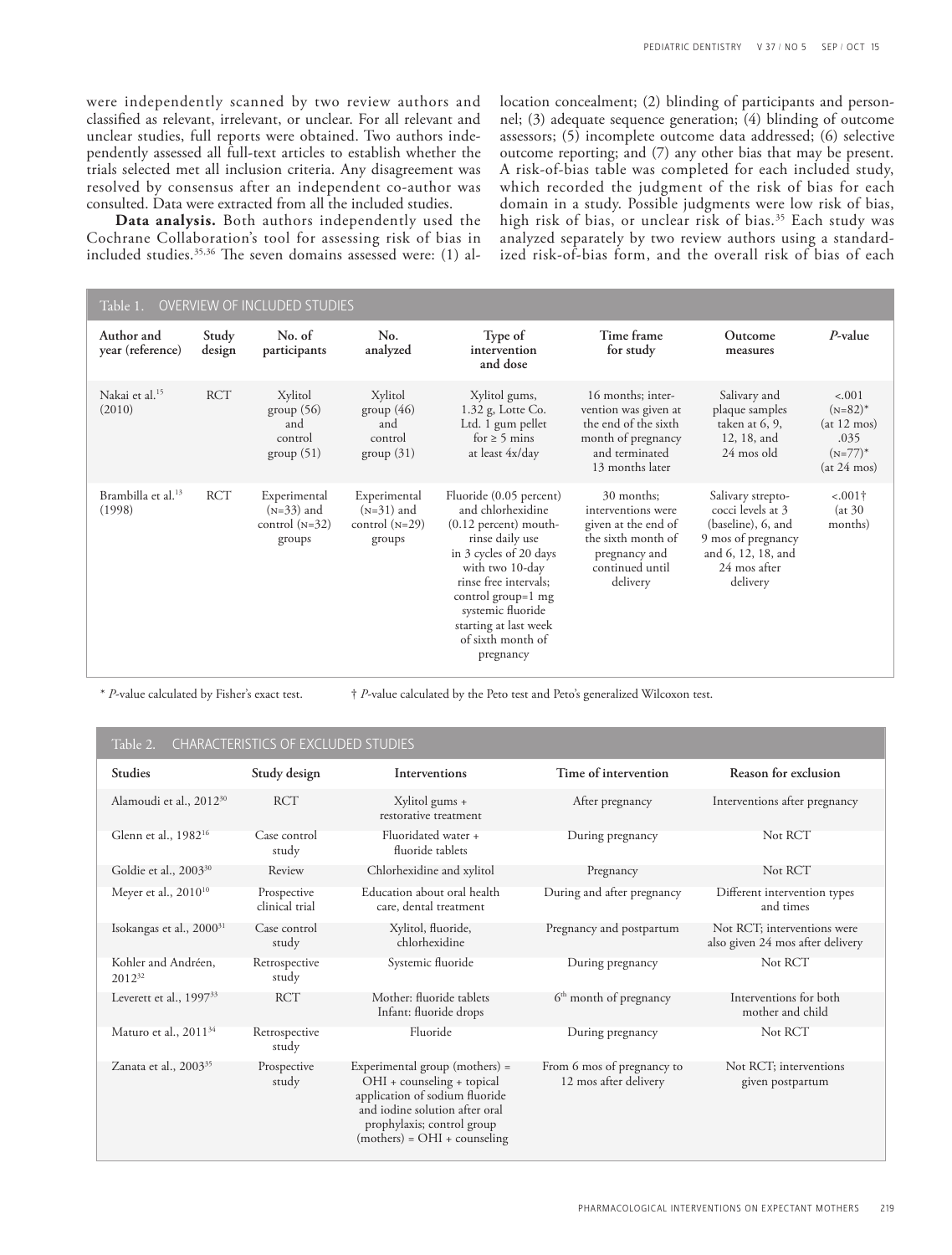study was decided after both the authors' judgments were discussed. The Grading of Recommendations Assessment, Development and Evaluation (GRADE) system was used for grading evidence.37

The data were analyzed with Review Manager (Review Manager 5.2) software (Cochrane Collaboration, Oxford, U.K.) following the advice suggested in chapter nine of the Cochrane Handbook of Systematic Reviews of Interventions 5.0.2.36 All data were verified by both authors prior to being entered into the software for analysis. For dichotomous outcomes, the results were expressed as risk ratios with 95 percent confidence intervals. Heterogeneity was assessed by examination of the overlap of confidence intervals across the included studies in each forest plot. The chi-square test was used to assess whether observed differences in results were statistically significant at *P*<.01. Since this test is not sufficiently robust to assess heterogeneity because of the few studies included in the meta-analysis, I2 statistics, which quantify the degree of true variation across the studies by percentage, were used. Fixed-effects models were also used throughout the analysis. In the event of a substantial amount of heterogeneity (greater than 50 percent), a random-effects model was used. Cluster-randomized controlled trials and crossover trials were not identified in our search results. Sensitivity analysis was undertaken to determine whether conclusions reached would be affected by per-protocol analysis versus intention-to-treat analysis. Subgroup analysis was not performed.

### Results

From the electronic search strategy, as previously described, 1,078 reports were retrieved. No additional records were obtained after hand searches and searches for ongoing trials. After all duplicates were excluded and titles and abstracts were screened, 11 reports were identified as those that fulfilled the inclusion criteria. Full-text articles of these 11 reports were obtained for the assessment of potential eligibility. Two studies were finally included in this review. Details of all included studies are presented in Table 1. The two included trials were judged as having unclear risk of bias whenever there were insufficient data regarding allocation concealment and blinding, whereas high dropout rates posed a threat to the validity for one study. Baseline characteristics were similar in both the studies. Nine studies were excluded (see Table 2). A PRISMA flow chart (Figure 2) describes the selection process.

The first study reported on xylitol gum as the intervention and was conducted by Nakai et al.15 The effect of maternal chewing of xylitol gum in reducing mother-child transmission of MS was assessed, and the xylitol-group children were less likely to show MS colonization than were those in the control group. Results of this study indicated that such interventions might prevent or delay mother-child MS transmission in a Japanese population. The risk ratio and 95 percent confidence interval of 0.1 (0.01 to 1.89) were obtained.

The second included study was conducted in San Paolo Hospital, Milan, Italy, in which 0.05 percent sodium fluoride and 0.12 percent chlorhexidine mouthrinses were used as interventions to reduce the MS load in children.<sup>13</sup> The results of the study by Brambilla et al.<sup>13</sup>did not provide sufficient data; all the means were smaller than the standard deviation in the experimental group, suggesting that this group's data were highly skewed, which prevented the calculation of a pooled weighted mean difference.13 Thus, an overall grade could not be ascertained due to unclear risk of bias. Table 3 shows risk of assessment for both studies, while Table 4 shows a comparison of MS levels at baseline and at the ends of studies between the control and the experimental groups.

A meta-analysis was not possible since both the included trials compared different types of interventions. Also, a funnel plot to assess the publication bias could not be achieved because of the small number of studies included in the systematic review.

### **Discussion**

A search of the literature revealed the administration of numerous maternal interventions for reducing the MS levels in children. However, there are fewer studies regarding the administration of pharmacological interventions confined to the prenatal period. Thus, the prime focus of this review was to assess the efficacy of pharmacological interventions on expectant mothers in altering the MS levels in children. To the best of our knowledge, this is the first systematic review that evaluates the effects of prenatal interventions on MS transmission from mother to child.

| Table D.<br><u>כחוטטוב שמטומונו וט ומאוד וט־אכוא</u>         |                   |
|--------------------------------------------------------------|-------------------|
| <b>Bias</b>                                                  | Author's judgment |
| Random sequence generation                                   | Unclear risk      |
| Allocation concealment (selection bias)                      | Unclear risk-     |
| Blinding of participants and personnel<br>(performance bias) | Unclear risk      |
| Blinding of outcome assessment<br>(detection bias)           | Unclear risk      |
| Incomplete outcome data (attrition bias)                     | Low risk          |
| Selective reporting (reporting bias)                         | Low risk          |
| Others (potential risk of bias)                              | Unclear risk      |

T.L.L. 2. RIGK-OF-BIAS TABLE OF INCLUDED STUDIES

### Table 4. BASELINE AND FINAL MS LEVELS AND P-VALUES FOR THE DIFFERENCE IN MS LEVELS BETWEEN THE CONTROL AND EXPERIMENTAL GROUPS IN BOTH INCLUDED STUDIES

|                                          | Control group |                          |                                                                                              | Experimental group |                                            |       |                    |
|------------------------------------------|---------------|--------------------------|----------------------------------------------------------------------------------------------|--------------------|--------------------------------------------|-------|--------------------|
| Study                                    | $N^*$         | <b>Baseline</b>          | Final                                                                                        | N                  | <b>Baseline</b>                            | Final | P-value            |
| Nakai et al. <sup>15</sup><br>(2010)     | 31            | $32(91.4)$ ** $4(12)$ ** |                                                                                              |                    | 46 50 (100)** 17 (37)** $P=.035^{\dagger}$ |       |                    |
| Brambilla<br>et al. <sup>13</sup> (1998) | 29            |                          | 583 $(342)^{\ddagger}$ 621 $(369)^{\ddagger}$ 31 660 $(430)^{\ddagger}$ 17 $(21)^{\ddagger}$ |                    |                                            |       | P<.001 <sup></sup> |

 \* Number of subjects analyzed. \*\* CFU/mL. † *P*-value was calculated by Fisher's exact test. ‡ Mean and standard deviation at baseline and final.

§ *P*-value was calculated by the Peto test and Peto's generalized Wilcoxon test.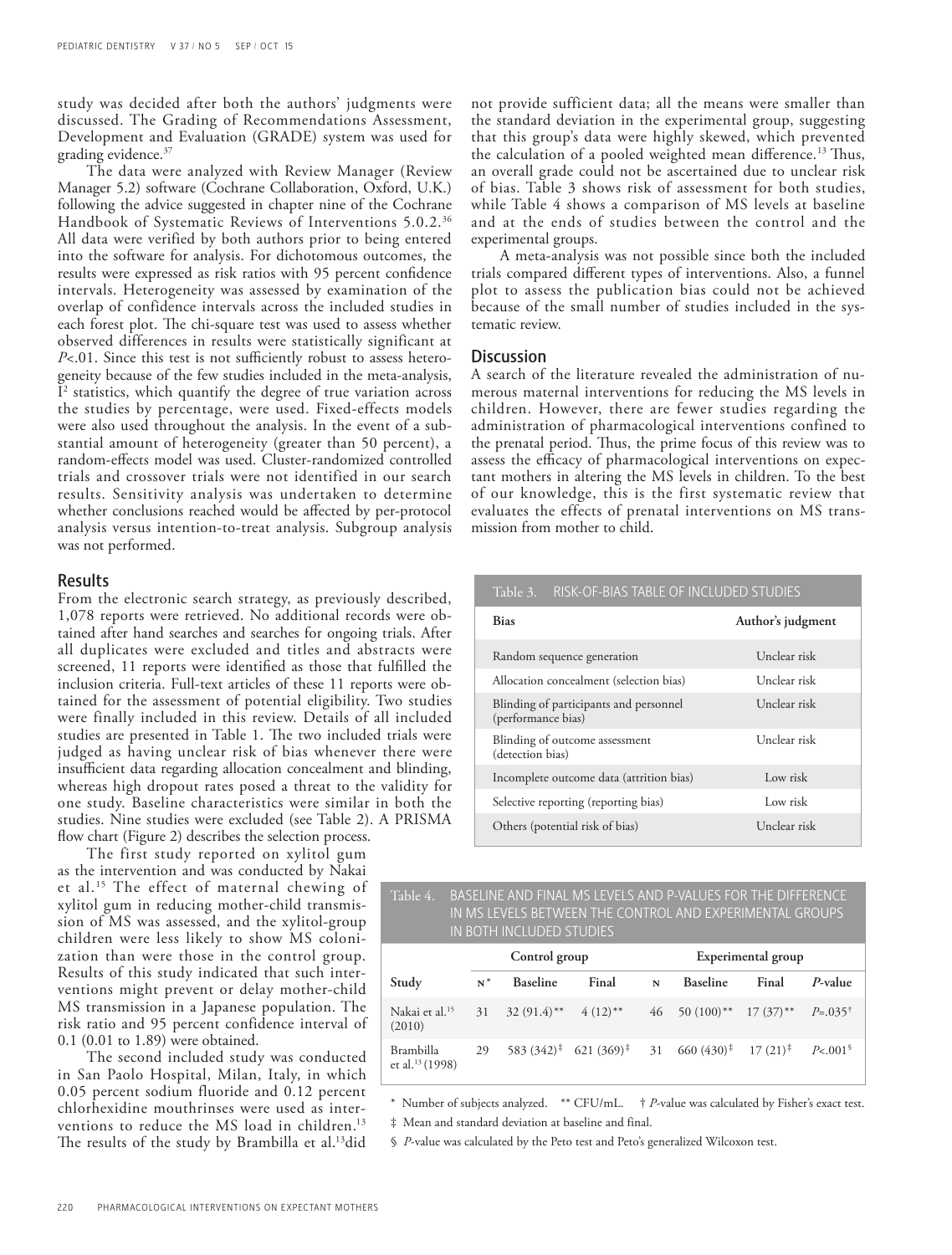Only two trials were included.13,15 Both were conducted on pregnant mothers with baseline MS levels equal to or greater than 105 CFU/mL. In the first study, by Brambilla et al., 1,998, women in their third month of pregnancy visited the San Paolo Hospital, in Milan and were randomized into: (1) an experimental group, where mothers were given 0.05 percent sodium fluoride and 0.12 percent chlorhexidine mouthrinses to be used daily, starting from the end of the sixth month of pregnancy until delivery; and (2) a control group, whose members received only a minimal preventive program along with the study group. In the second included trial, by Nakai et al., conducted in a Japanese population in 2010, xylitol gums were given during pregnancy, and results were compared with those of a control group whose members received no gum. This review aimed to evaluate if there was a balance of important prognostic factors between the intervention and the control groups of both the included trials.

Both trials were assessed as having low risk of bias for this domain, since the differences between groups in prognostic factors such as MS levels in the mothers before intervention at baseline and minimal preventive measures in the study were not clinically important. However, in one trial,<sup>15</sup> systemic fluoride was also given to both groups as a baseline that might have affected the outcomes. Trials were excluded if complementary interventions, such as restorative procedures, were given to the participants along with the interventions. We anticipated that such intervention strategies would fail to answer our review question. In another study,<sup>18</sup> fluoride supplements in the form of tablets were given to the mothers during pregnancy, while fluoride supplementation as drops was given to the infants. This trial was not included, since the reviewers believed that it may have tended not to answer the exact review question.

Although we also sought information on the incidence of ECC, both the included trials primarily focused on the reduction of MS transmission. The outcome was measured by the evaluation of MS levels in children at six, 12, 18, and 24 months. However, in the study by Brambilla et al., MS levels of the children at nine months and the mothers' MS levels were also measured.

The study by Nakai<sup>15</sup> was assessed as having a high risk of bias, since the dropout rate was high. In fact, in this trial, 14 percent of the study population was evaluated as being at high risk of bias, with the remaining at unclear risk. Similar to clinical trials involving children over the long term, there was 17 percent attrition in the xylitol group and 39 percent attrition in the control group in this included trial; the reasons were clearly attributed to movement of families out of the study area and scheduling conflicts. It was also stated that no participants interrupted the study because of side effects of the xylitol chewing gum. Brambilla et al. did not provide any report on allocation concealment. The total number of dropouts was not reported. Only the number of participants excluded after randomization and the reasons for excluding them from the trial were stated. The absolute benefit from pharmacological interventions will, of course, depend on the expected caries increment in the form of ECC in the target population. We found scarce information regarding the effects of sodium fluoride and chlorhexidine mouthrinse on outcomes such as the number of children developing caries.

The overall quality of reporting of the two trials was poor. There was a substantial amount of heterogeneity in the body of evidence that addressed the main question of this review. Although the authors were unable to find a conclusive explanation for this, they noted a substantial variability between the trials included in this review concerning factors that may have potentially influenced the effect estimate in each study. Also, the geographic heterogeneity among both included studies could be a limitation, as the results can potentially be influenced due to variance in the distribution and prevalence of MS levels among different ethnic groups.15 Even though the aforementioned interventions are generally considered safe and well accepted, clinicians and policymakers have been unable to assess the actual benefits of these interventions in preventing ECC. In the study by Brambilla et al., the authors justified a combined use of both sodium fluoride and chlorhexidine mouthrinse as producing a synergistic effect on the reduction of MS levels in mothers and children, with fluoride being the anticaries agent and chlorhexidine being the plaque-inhibitory agent. They also stated the advantages of this regimen as general acceptance by the participants, low cost, and the fact that it can be easily performed at home.

Gingivitis, an inflammation of tooth-supporting soft tissues without accompanying breakdown of the alveolar bone, occurs in 30 to 100 percent of pregnant women<sup>45,46</sup> and is associated with pathological changes in the oral microflora.<sup>47</sup> Prenatal interventions should not target only single bacteria but rather aim for the overall maintenance of the oral cavity during pregnancy, for the better oral health of the offspring. However, after the systematic review of both studies, no consensus was reached regarding the use of maternal pharmacological interventions on ECC incidence and MS transmission. Hence, their general clinical implementation is yet to be substantiated.

This report of only two trials may limit our ability to make recommendations. Nonetheless, the efficacy of prenatal pharmacological interventions targeting a single bacterium remains controversial, since other confounding risk factors may be overlooked. Thus, this review reveals a substantial need for higher-quality trials.

### **Conclusions**

The results of this investigate support the following conclusion:

- 1. Statistically significant results were reported in both the included studies.
- 2. However, systematic analysis revealed a dearth of current evidence to support the general recommendation of pharmacological interventions for expectant mothers resulting in altered mutans streptococci levels in their children.

### Acknowledgments

The authors wish to thank Prathap Tharyan, professor of Psychiatry and director, South Asian Cochrane Collaboration, Christian Medical College, Vellore, Tamil Nadu, India, for his valuable guidance throughout the review process, and Dr. William Glenn, DDS, President, Children Dental Research Society, Florida for her valuable comments.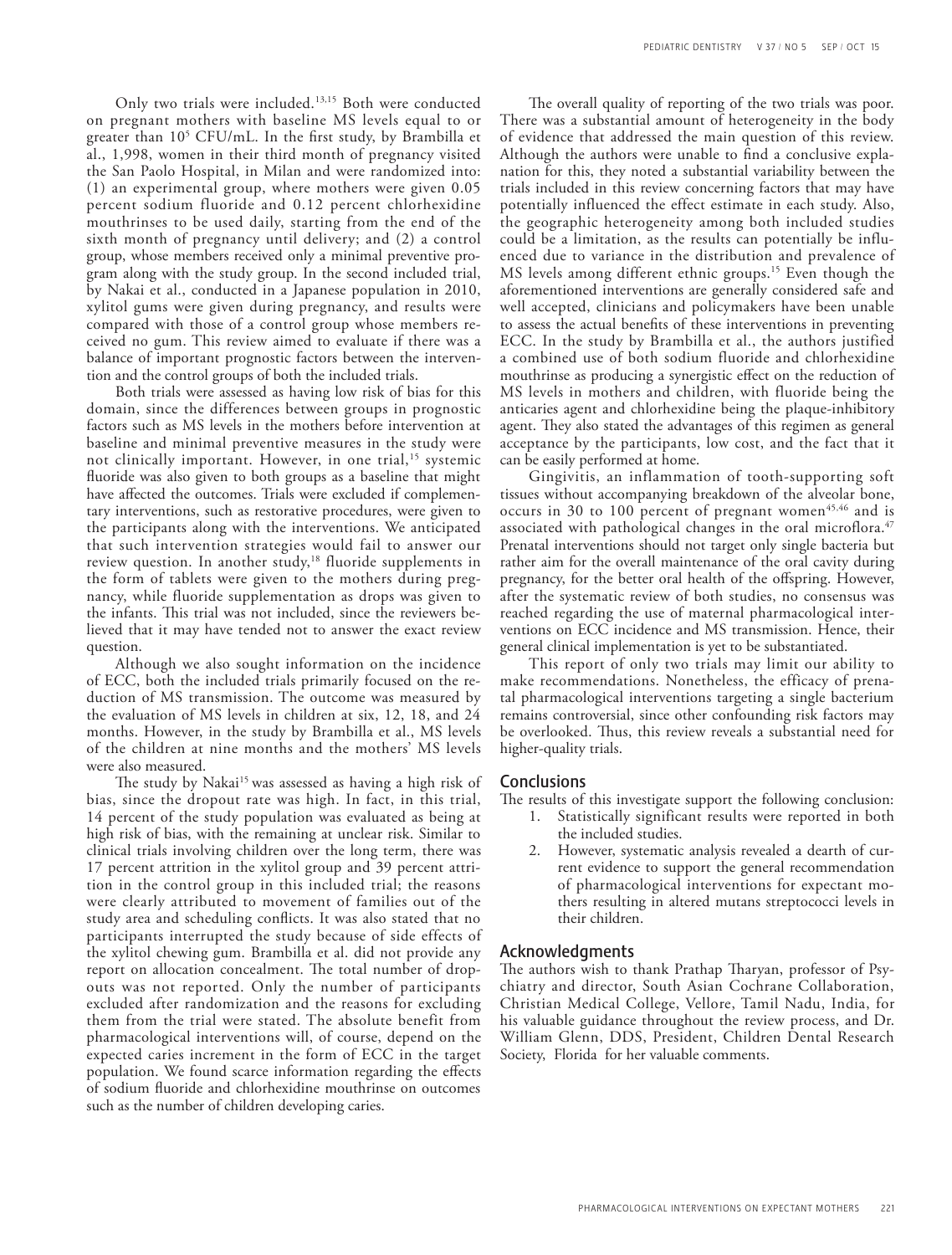### References

- 1. Kaste LM, Gift HC. Inappropriate infant bottle feeding: status of the Healthy People 2000 objective. Arch Pediatr Adolesc Med 1995;149:786-91.
- 2. American Academy of Pediatric Dentistry. Symposium on the prevention of oral disease in children and adolescents. Chicago, Ill; November 11-12, 2005: conference papers. Pediatr Dent 2006;28:96-198.
- 3. American Academy of Pediatric Dentistry.. Policy on early childhood caries (ECC): classification, consequences, and preventive strategies. Available at: "http://www.aapd.org/ assets/1/7/P\_ECCClassifications.pdf". Accessed August 6, 2014. Archived by WebCite at "http://www.webcitation. org/6adK6z862". Accessed August 8, 2015.
- 4. Tanzer JM, Livingston J, Thompson AM. The microbiology of primary dental caries in humans. J Dent Educ 2001;65:1028-37.
- 5. Mitchell SC, et al. Maternal Transmission of mutans streptococci in severe early childhood caries. Pediatr Dent 2009;31:193-201.
- 6. Li Y, Caufield PW. The fidelity of initial acquisition of mutans streptococci by infants from their mothers. J Dent Res 1995;74:681-5.
- 7. Kneist S, Borutta A, Merte A. The source of infection of caries. Quintessence 2004;55:237-42.
- 8. Kohler B, Bratthall D. Intrafamilial levels of *Streptococcus mutans* and some aspects of the bacterial transmission. Scand J Dent Res 1978;86:35-42.
- 9. Lapp CA, Thomas ME, Lewis JB. Modulation by progesterone of interleukin-6 production by gingival fibroblasts. J Periodontol 1995;66:279-84.
- 10. Meyer K, Geurtsen W, Günay H. An early oral health care program starting during pregnancy: results of a prospective clinical long-term study. Clin Oral Investig 2010;14:257-64.
- 11. Chaffee BW, Gansky SA, Weintraub JA, Featherstone JD, Ramos-Gomez FJ. Maternal oral bacterial levels predict early childhood caries development. J Dent Res 2014;93: 238-44.
- 12. Li Y, Caufield PW, Dasanayake HW, et al. Mode of delivery and other maternal factors influence the acquisition of *Streptococcus mutans* in infants. J Dent Res 2005;84:806-11.
- 13. Brambilla E, Felloni A, Gagliani M, Malerba A, Garcia-Godoy F, Strohmenger L. Caries prevention during pregnancy: results of a 30-month study. J Am Dent Assoc 1998;129:871-7.
- 14. Köhler B, Andréen I. Influence of caries-preventive measures in mothers on cariogenic bacteria and caries experience in their children. Arch Oral Biol 1994;39:907-11.
- 15. Nakai Y, Shinga-Ishihara C, Kaji M, Moriya K, Murakami-Yamanaka K, Takimura M. Xylitol gum and maternal transmission of mutans streptococci. J Dent Res 2010;89:56-60.
- 16. Söderling E, Isokangas P, Pienihäkkinen K, Tenovuo J. Influence of maternal xylitol consumption on acquisition of mutans streptococci by infants. J Dent Res 2000;79: 882-7.
- 17. Glenn FB, Glenn WD, Duncan RC. Fluoride tablet supplementation during pregnancy for caries immunity: a study of the offspring produced. Am J Obstet Gynecol 1982;143:560-4.
- 18. Leverett DH, Adair SM, Vaughan BW, Proskin HM, Moss ME. Randomized clinical trial of the effect of prenatal fluoride supplements in preventing dental caries. Caries Res 1997;31:174-9.
- 19. Thorild I, Lindau B, Twetman S. Caries in 4-year-old children after maternal chewing of gums containing combinations of xylitol, sorbitol, chlorhexidine, and fluoride. Eur Arch Paediatr Dent 2006;7:241-5.
- 20. Trahan L, Néron S, Bareil M. Intracellular xylitol-phosphate hydrolysis and efflux of xylitol in *Streptococcus sobrinus*. Oral Microbiol Immunol 1991;6:41-50.
- 21. New York State Department of Health. Oral health care during pregnancy and early childhood: practice guidelines. August, 2006. Available at: "https://www.health.ny.gov/ publications/0824.pdf ". Accessed November 27, 2012. Archived by WebCite at: http://www.webcitation.org/ 6adKIG1o4. Accessed August 8, 2015.
- 22. Lynch RJ, Navada R, Walia R. Low-levels of fluoride in plaque and saliva and their effects on the demineralisation and remineralisation of enamel: role of fluoride toothpastes. Int Dent J 2004;54(suppl 1):304-9.
- 23. Ferro R. Systemic fluoride in pregnancy: review of the literature . Dental Cadmos 2006;5:40-5.
- 24. Alamoudi NM, Hanno AG, Almushayt AS, et al. Early prevention of childhood caries with maternal xylitol consumption. Saudi Med J 2014;35:592-7.
- 25. Emilson CG. Susceptibility of various microorganisms to chlorhexidine. Scand J Dent Res 1977;85:255-65.
- 26. Emilson CG. Potential efficacy of chlorhexidine against mutans streptococci and human dental caries. J Dent Res 1994;73:682-91.
- 27. Ramos-Gomez FJ, Gansky SA, Featherstone JD, et al. Mother and youth access (MAYA) maternal chlorhexidine, counselling and paediatric fluoride varnish randomized clinical trial to prevent early childhood caries. Int J Paediatr Dent 2012;22:169-79.
- 28. Meyer K, Khorshidi-Böhm M, Geurtsen W, et al. An early oral health care program starting during pregnancy: a long-term study—phase V. Clin Oral Investig 2014;18: 863-72.
- 29. Li Y, Zhang Y, Yang R, Zhang Q, Zou J, Kang D. Associations of social and behavioural factors with early childhood caries in Xiamen city in China. Int J Paediatr Dent 2011;21:103-11.
- 30. Uribe S. Early childhood caries: risk factors. Evid Based Dent 2009;10:37-8.
- 31. Leong PM, Gussy MG, Barrow SY, de Silva-Sanigorski A, Waters E. A systematic review of risk factors during first year of life for early childhood caries. Int J Paediatr Dent 2013;23:235-50.
- 32. Bissar A, Schiller P, Wolff A, Niekusch U, Schulte AG. Factors contributing to severe early childhood caries in southwest Germany. Clin Oral Investig 2014;18:1411-8.
- 33. Dye BA, Tan S, Smith V, et al. Trends in oral health status: United States, 1988-1994 and 1999-2004. National Center for Health Statistics. Vital Health Stat 11 2007;248:1- 89.
- 34. Tinanoff N, Reisine S. Update on early childhood caries since the Surgeon General's Report. Acad Pediatr 2009;9: 396-403.
- 35. Higgins JP, Deeks JJ, Altman DG. Special topics in statistics. In: Higgins JP, Green S, eds. Cochrane Handbook for Systematic Reviews of Interventions. London, U.K.: Wiley; 2008:481-529.
- 36. Altman DG. Some common problems in medical research. In: Altman DG, ed. Practical Statistics for Medical Research. London, U.K.: Chapman and Hall; 1991:396-439.